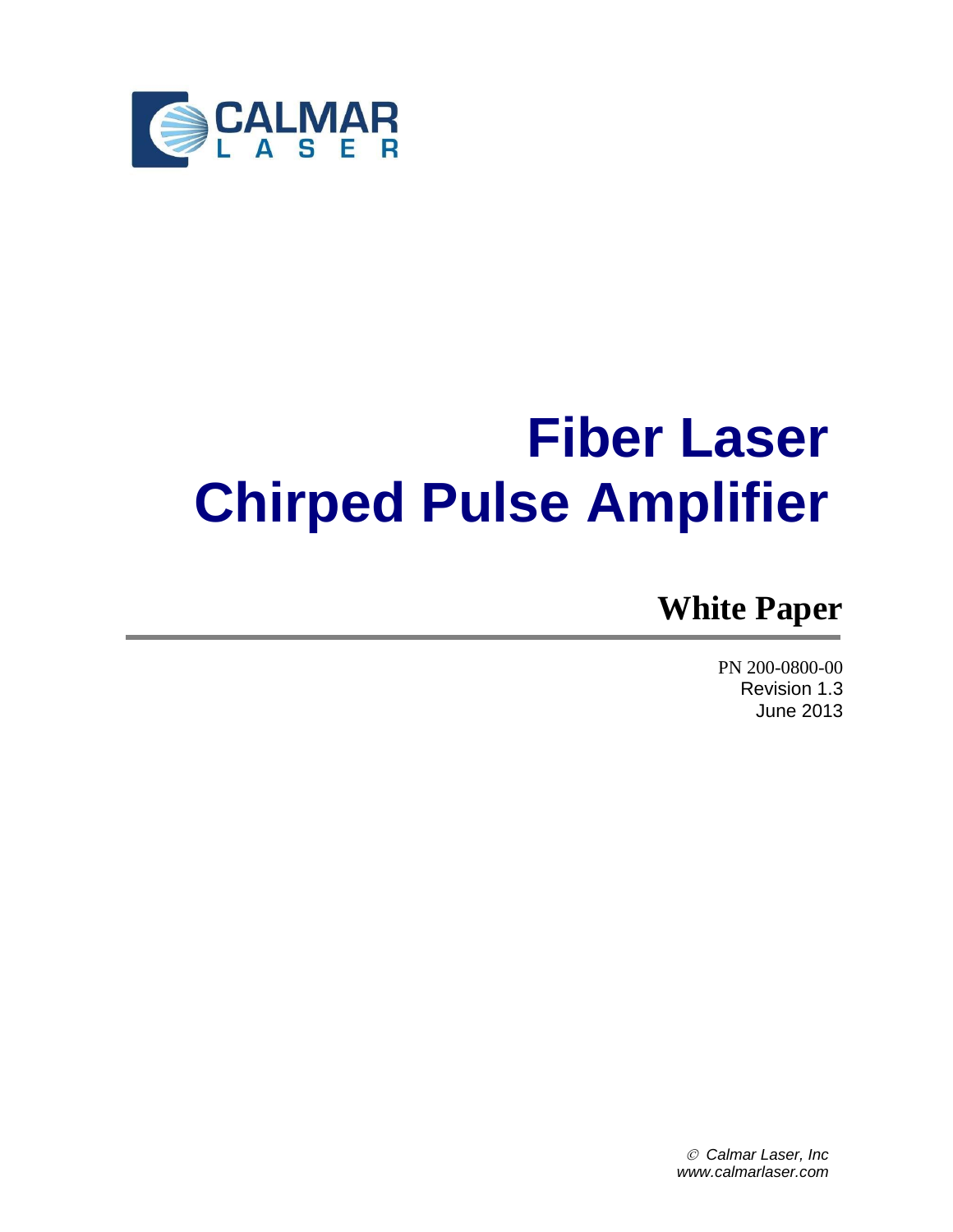

# **Overview**

Fiber lasers offer advantages in maintaining stable operation over years, low total cost of ownership, and predictable operation in a small package. See our white paper "Fiber Laser Advantages".

Ultrashort pulses are a new technology with many applications from sampling to non-thermal machining and surgery. Fiber lasers provide a stable and reliable mode-locked platform for generation of these pulses. These ultrashort pulse fiber lasers are the primary expertise of Calmar Laser.

Rather than higher average power, higher energy pulses are sometimes required for applications such as non-thermal machining or surgery. However, the small optical mode diameter in a fiber limits short pulse energy throughput due to nonlinear optical mechanisms. Although fiber lasers can generate Kilowatts of average laser power, sub-picosecond pulse energies are limited to 10s of µJ in commercial systems today. The Fiber Laser Chirped Pulse Amplifier (FLCPA) is one method for increasing the energy output of a fiber to many µJ and above.

The Chirped Pulse Amplifier is a method for amplifying short pulses by time stretching in such a way that the stretched pulse can later be recompressed back into a short pulse after the fiber amplifier system. The typical method for stretching is to "chirp" the short pulse, where different optical frequencies are delayed by different amounts of time to create a much longer pulse. The chirp stretching can be accomplished with a grating pair or a fiber grating. The typical method for recompressing a chirped pulse is a grating pair in free space at the exit aperture of the laser. This grating pair is the only free-space element of the FLCPA, which typically emits a beam in free space that's guided to the target by free-space optics that can handle the high peak energy.

Although FLCPA have been demonstrated to generate 100s of  $\mu$ J of optical pulse energy in scientific experiments, current commercial FLCPAs are in the 10  $\mu$ J range. With a pulse rate of 100s of KHz, overall FLCPA produce an average power of several Watts of high energy subpicosecond pulses.

## The Seed Laser

The Chirped Pulse Amplifier must be seeded by a high quality femtosecond source pulse. Calmar Laser's femtosecond laser sources are passively mode-locked fiber lasers (FPL - femtosecond pulsed laser). Passive mode-locking makes these lasers easier to operate than actively modelocked lasers, as no external RF clock signal is required, and little or no warm-up time is needed. Temperature control is also less of an issue with passive mode-locked lasers.

Calmar Laser's passively-mode-locked lasers produce pulses as short as 80 fs. Repetition rates are fixed in the range of 10 - 100 MHz. The peak output power of a femtosecond laser is, of course, high due to the short pulse durations, and peak powers up to 10 KW can be achieved using an integrated fiber amplifier. Figure 1 shows a simplified schematic of a passively modelocked fiber laser.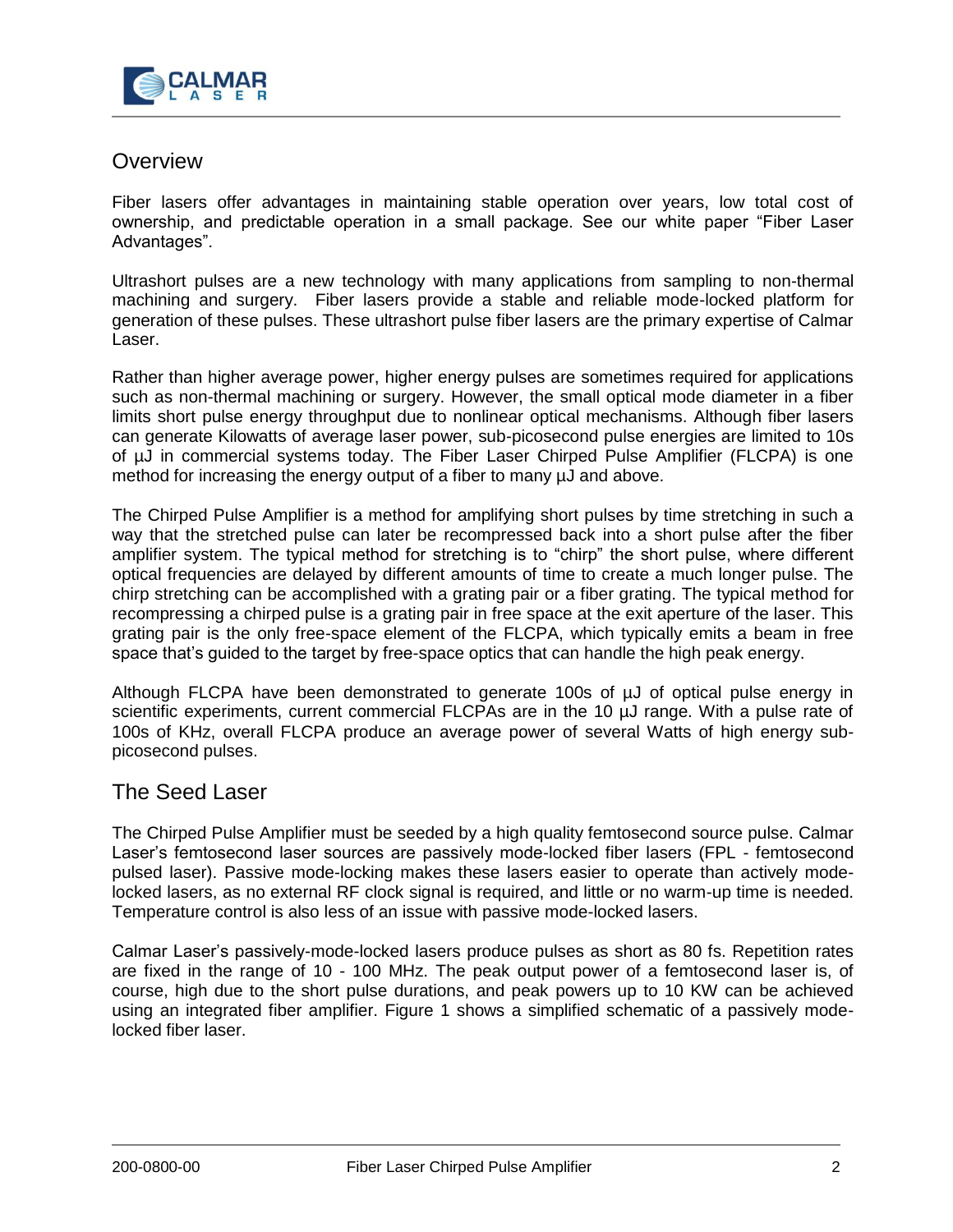



*Figure 1 Schematic of Passive Mode-locked Fiber Laser*

Since Calmar's fiber lasers are manufactured from discrete components, dispersive and nonlinear effects can be carefully controlled. Pulse shape is transform-limited, and the pedestal is typically 20dB lower than the signal. Fiber lasers can make some of the highest quality short seed pulses at low energy.

Wavelength can be tuned from 1535 nm to 1560nm (C-band) or from 1030 to 1065 nm (1 µm) with a simple adjustment from the front panel of the laser or fixed internally at one wavelength.

The capability to phase-lock the repetition rate to an external clock is available as an optional upgrade. In this scenario, a low jitter phase lock loop precisely tracks the laser repetition rate to an external clock. This feature is particularly useful for optical sampling applications.

Calmar's lasers are recognized for their stability, as demonstrated by their low timing jitter and low amplitude noise, thereby ensuring that the quality of the laser output meets even the most stringent test requirements.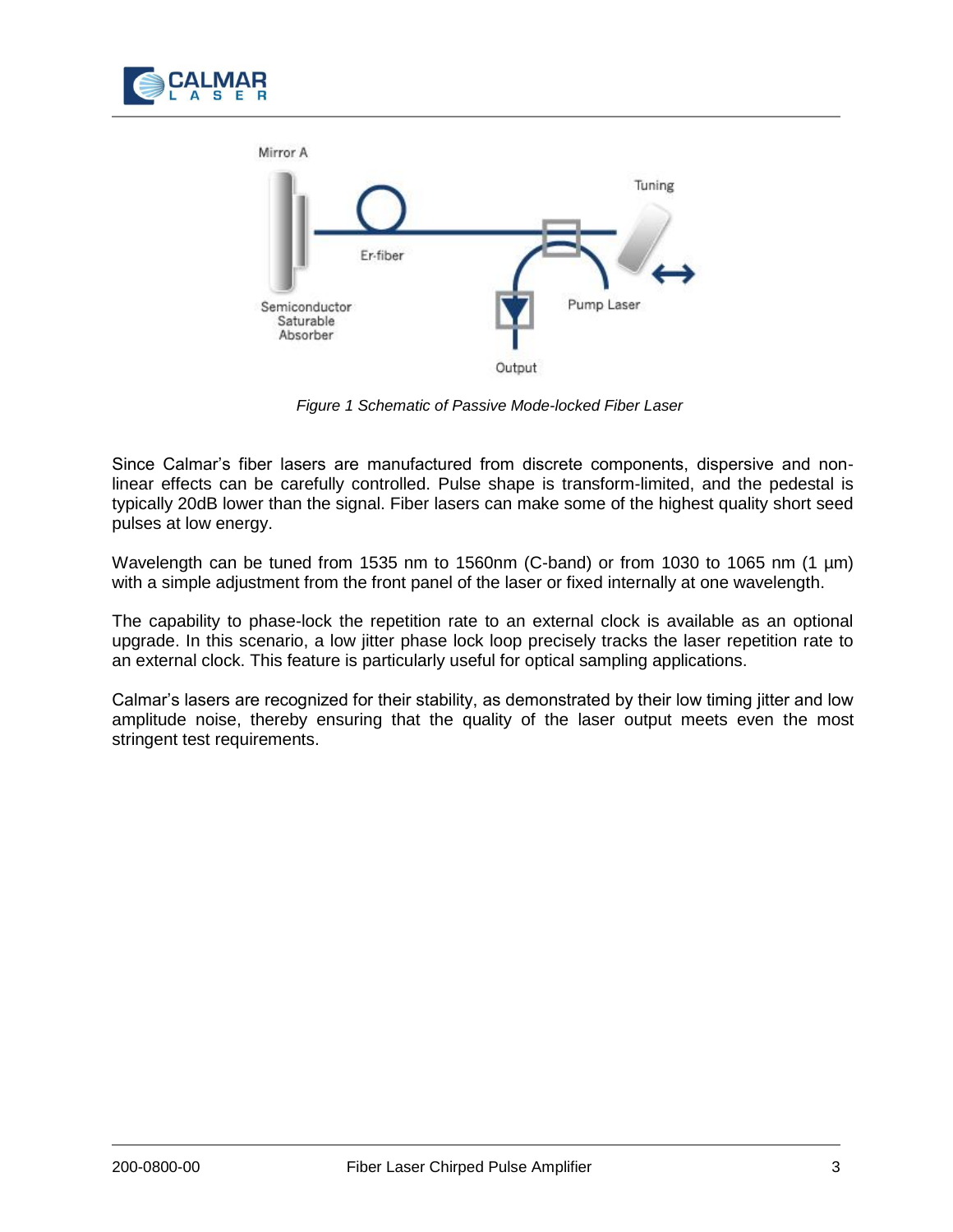

# The Chirped Pulse Amplifier

The high quality seed laser pulse is sent through an optical fiber amplifier system as shown in Figure 2.



### *Figure 2 Fiber Laser Chirped Pulse Amplifier Diagram*

But high-energy short-pulse light propagating in a small diameter fiber creates numerous nonlinear problems. First is the generation of self phase modulation. The light power itself will change the index of refraction in which it propagates. It causes, in many cases, undesirable effects such as optical spectral broadening and ill defined frequency chirp that prevents efficient pulse compression. A second problem is stimulated Raman scattering, or the creation of new light at shifted wavelengths via molecular vibration states in the glass fiber itself. Once triggered, it depletes the power in desired signal wavelengths, often limiting ultimate obtainable energy from the fiber system. These nonlinear effects can distort pulse shapes and modify the optical spectrum. Although the effects are usually detrimental, they can sometimes be useful in different manipulation, such as a Soliton wave, or for expanding the gain spectrum to get a shorter pulse. Ultrafast fiber lasers are dominated by nonlinear optical effects, which is rare in the free-space optical world. Fortunately, Calmar knows how to deal with the effects and with proper engineering can use nonlinear optical effects to advantage in laser systems.

As the peak power of the light increases, the nonlinear effects become stronger. Several methods are used to lower the peak intensity effects, to allow more pulse energy to be handled. First, the short pulse is spread out in time by frequency, or chirped. A typical method uses a diffraction grating pair, although fiber counterparts exist. After the pulse has traveled through the fiber optical system, the pulse can be recompressed back to an ultra-short pulse. This recompression may need to be done in free space if the peak pulse intensity is too high to allow further propagation in a fiber. Second, a larger diameter fiber core can be used. Recently, large mode aperture fibers have been developed that can increase the fiber area by an order of magnitude or more, while remaining single mode. Finally, new photonic band gap (PBG) fibers use an air core with much less nonlinear effects. These PBG fibers are just emerging and not yet reaching commercial use.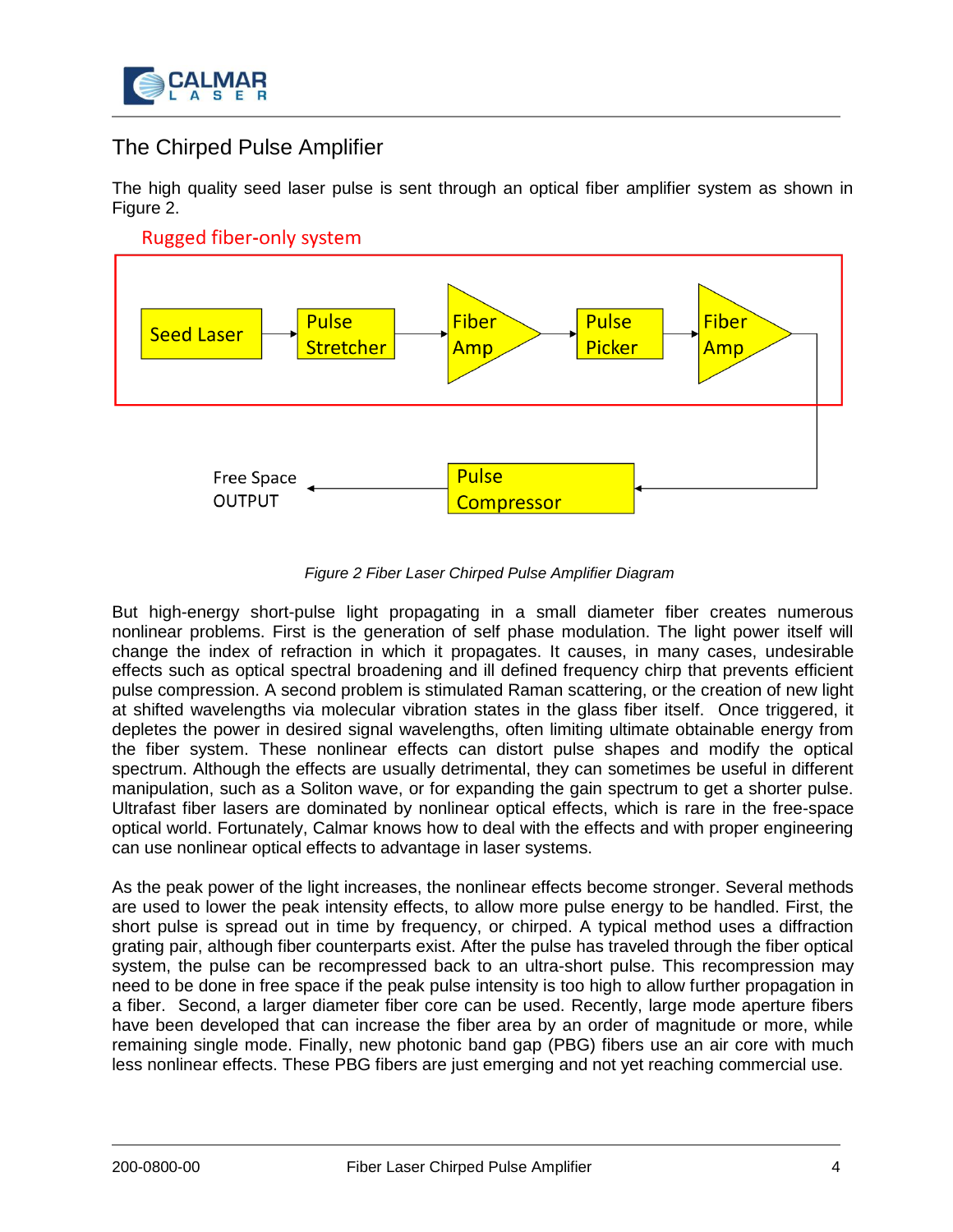

As the optical pulse energy increases, fiber damage may occur, usually at the entrance or exit of the fiber. However, this damage limit is usually well above the effects of nonlinear processes within the fiber.

In sum, fiber lasers can generate and handle very high average powers, in the kilowatts and above. But short pulses provide serious challenges. Today, the practical limit of sub-picosecond pulse generation in a fiber is in the 10s of µJ, and then only with an external re-compressor. In order to avoid the undesirable nonlinear effects, a chirped pulse amplification method is typically used.

A chirped pulse amplification system consists in a seed laser, a pulse stretcher, amplifier chains, and a pulse compressor. First, to allow the pulse to be amplified without nonlinear optical effects from high peak power, the pulse is stretched by "chirping" via a free space grating pair or in-line methods such as dispersion engineered fiber stretcher or fiber grating. Calmar's FLCPA adopts the in-line method for more robust CPA systems. The Pulse Picker reduces the pulse repetition rate from 10s of MHz to around 100 KHz, so as to give each pulse more energy for the same average pump power. If the pulse repetition rate goes much below 50 KHz, then amplified spontaneous emission (ASE) can draw energy from the pulse stream and lead to large continuous power emission between pulses. After pulse picking to a lower rate, the high energy Fiber Amp 2 is used. This last amplifier typically has a larger diameter single mode core to allow more peak power generation below the limit of nonlinear optical intensity effects, which can reduce pulse power with Raman scattering, lead to spectral changes, and affect the phase of the pulse so that recompression to a short pulse is not possible.

In spite of such efforts, a compromise is necessary between pulse energy and the amount of nonlinear optical effects that can be tolerated. First, because of the buildup of many nonlinear effects in the fiber, a pulse cannot be compressed completely back to an 80 fs pulse. At higher energies, optical nonlinearities cause the pulse to have a slightly wider pedestal. The trade off is one of a slightly affected pulse shape for the reliability of a fiber based CPA system.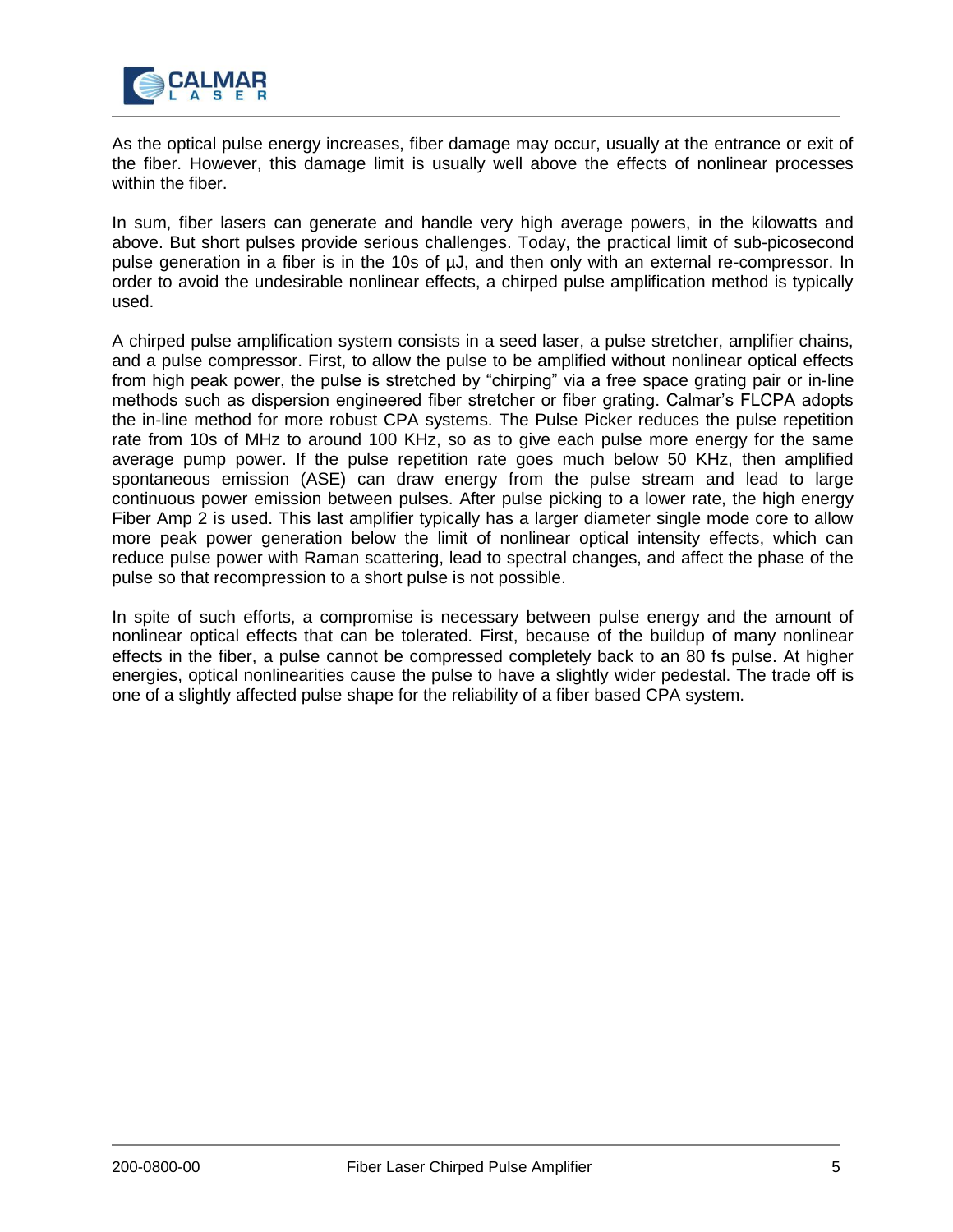

# Gaussian versus Flat Top spectrum

Solid State lasers tend to use Gaussian spectrum and pulse shapes, which for a linear system provide the minimum bandwidth and lowest time-bandwidth product. In contrast, a fiber laser system will often choose a more flat top spectrum for improved pulse performance.



*Figure 3 Comparison of Gaussian to Flat Top spectrum*

As can be seen above, the Flat Top spectrum has a time bandwidth product that's almost double the Gaussian shape. One can understand as the Gaussian spectrum is more like a triangle where the Flat Top spectrum is more a rectangle. However, what matters most in many real systems is the final pulse shape after all degradation processes.



*Figure 4 Effect of the same dispersion on Gaussian and Flat-Top spectral pulses. Whereas the Gaussian peak power drops 26%, the Flat-Top spectrum's peak power only drops 16%.*

Because of the flat top spectrum's improved immunity to dispersion, and its ease of generation in fiber laser systems with easily saturated gain, it's the spectrum of choice for the FLCPA.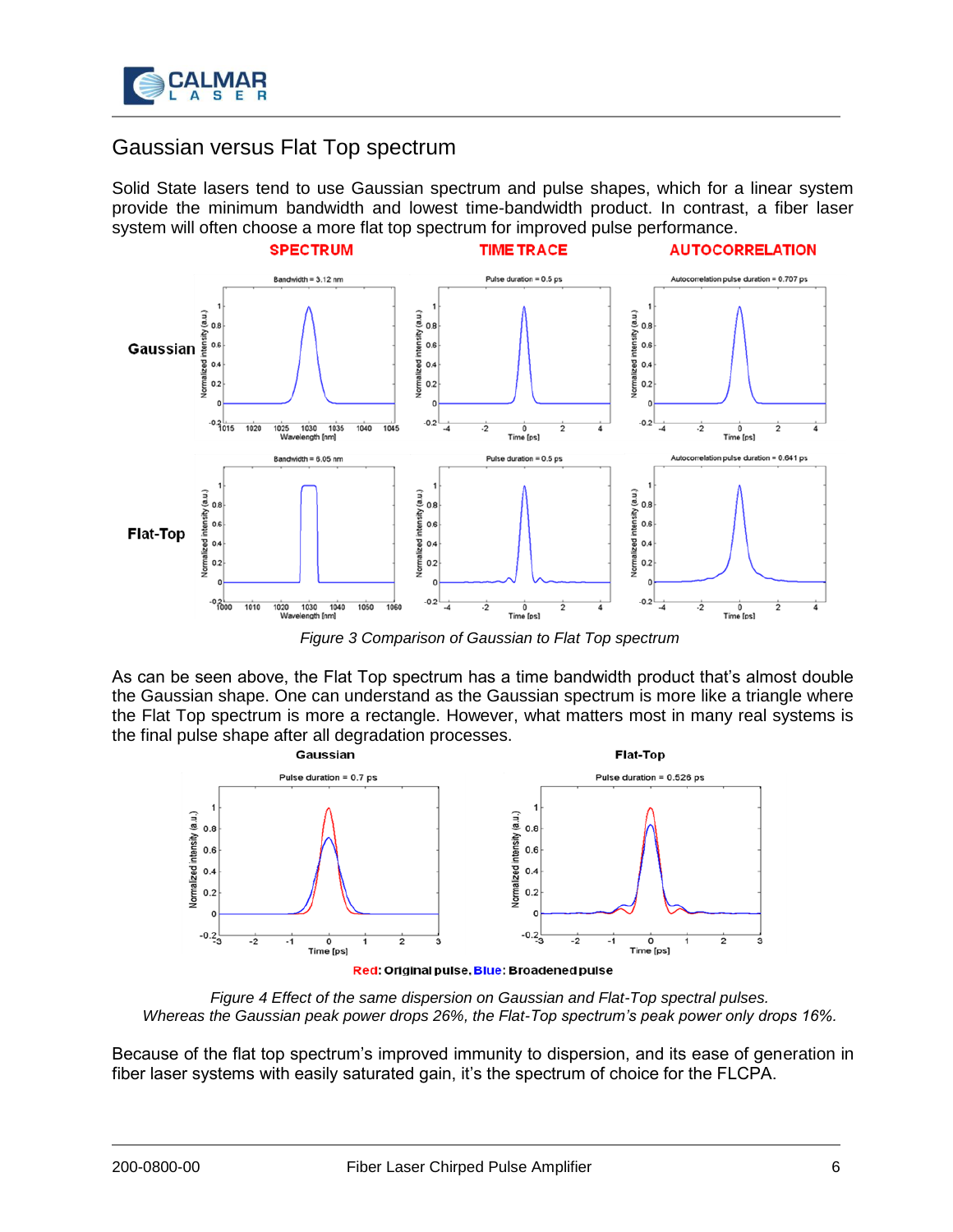

# Packaging

The FLCPA is usually preferred to be packaged into two boxes. The controller box handles the controls and electrical drives for the diode pump lasers, and monitors system performance in communication via a USB. The second optical box contains the fiber optical elements and can remain isolated on a laboratory table. The output of the CPA is in free space, so the optical box is designed for steady mounting on an optical table.



*Figure 5 Typical Pulse Amplifier Package*

If desired, Calmar can also package the entire FLCPA system into one closed box with USB interface for OEM integration.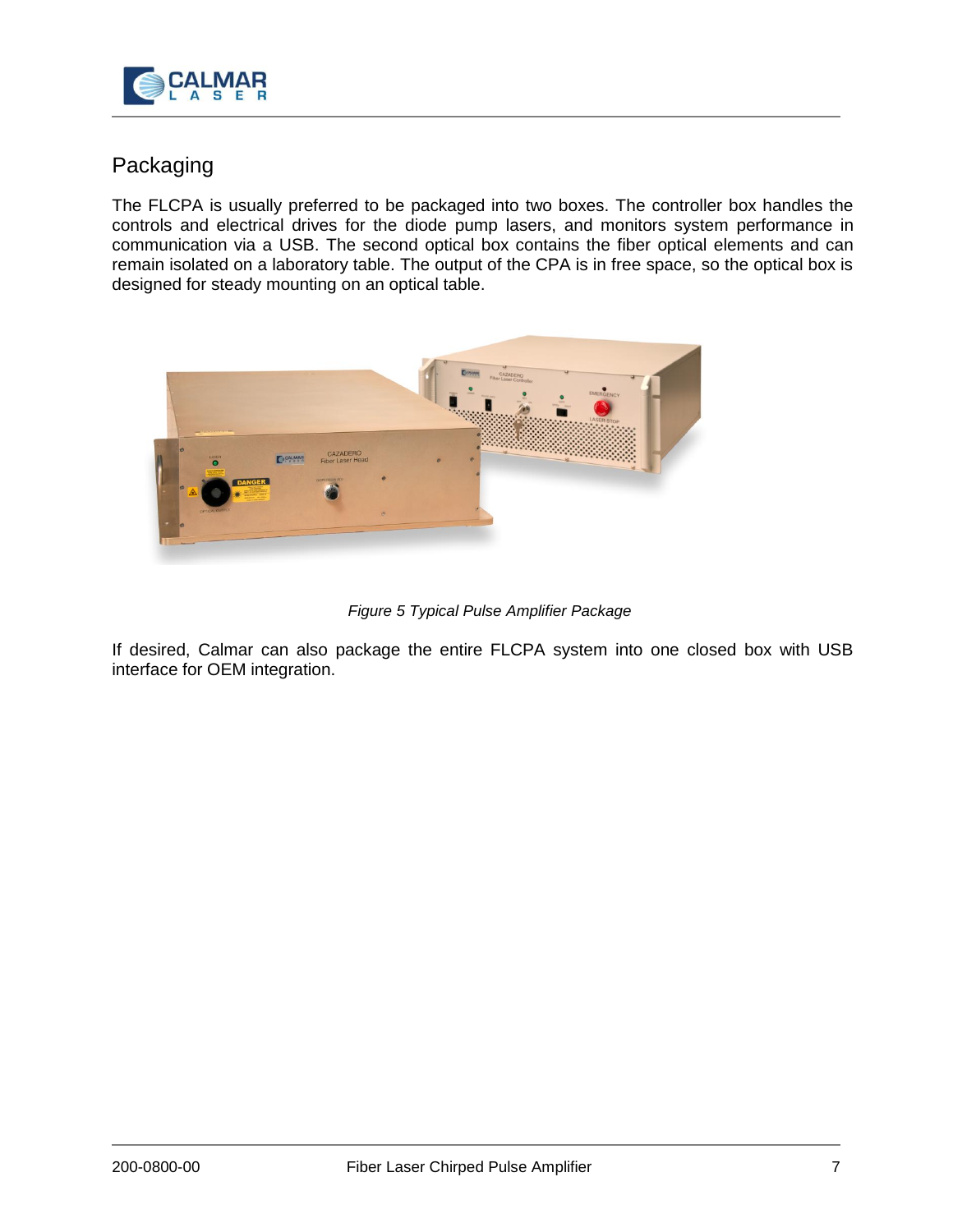

# Beam Performance

The following test results give an indication of the performance of Calmar's Femtosecond Fiber Lasers. Please note that the noise in the measured beam profile is caused by the sampling aliasing between the detector frequency (20 Hz) and the laser frequency (100 kHz).



*Figure 6 Beam Output Quality, M<sup>2</sup> < 1.2*



Beam Diameter <3mm (1/e² )  $M^2$  < 1.2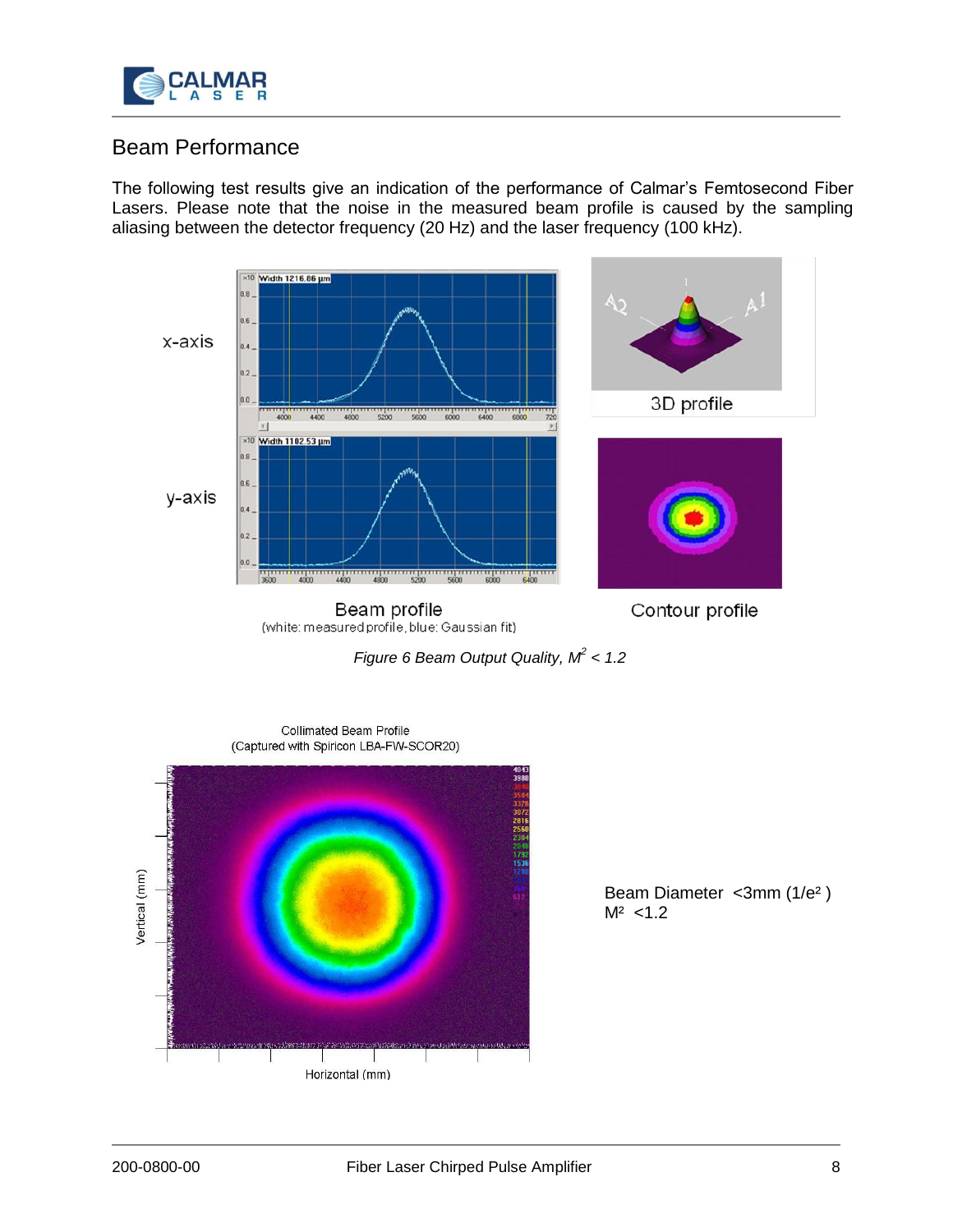

# Technical Specifications

| <b>Model Number</b>                  | FLCPA-01C                                         | FLCPA-01U                        | FLCPA-02U  | FLCPA-05U |
|--------------------------------------|---------------------------------------------------|----------------------------------|------------|-----------|
| Pulse Width (ps)*                    | < 0.5                                             | < 0.5                            | < 0.5      | < 0.5     |
| Central Wavelength (nm)              | $1545 \sim 1555$<br>(selectable)                  | $1030 \sim 1065$<br>(selectable) |            | 1030      |
| Average Power (W)                    |                                                   | Up to $4$                        | Up to $4$  | Up to $4$ |
| Repetition Rate (KHz)                | Up to 1000                                        | Up to 4000                       | Up to 1350 | Up to 200 |
| Pulse Energy (µJ)                    |                                                   |                                  | 3          | 20        |
| <b>Polarization Extinction Ratio</b> | 20 dB (typical)                                   |                                  |            |           |
| Output Beam (mm)                     | Free space, diameter $3.0$ (typical), $M^2 < 1.2$ |                                  |            |           |
| Operating Temp (°C)                  | $15 \sim 30$                                      |                                  |            |           |
| Operating Voltage (VAC)              | $85 \sim 264$                                     |                                  |            |           |

\* *A sech2 pulse shape (convolution factor of 0.65) is used to determine the pulse width for the second harmonic autocorrelation trace. Due to our continuous improvement program, specifications are subject to change without notice.*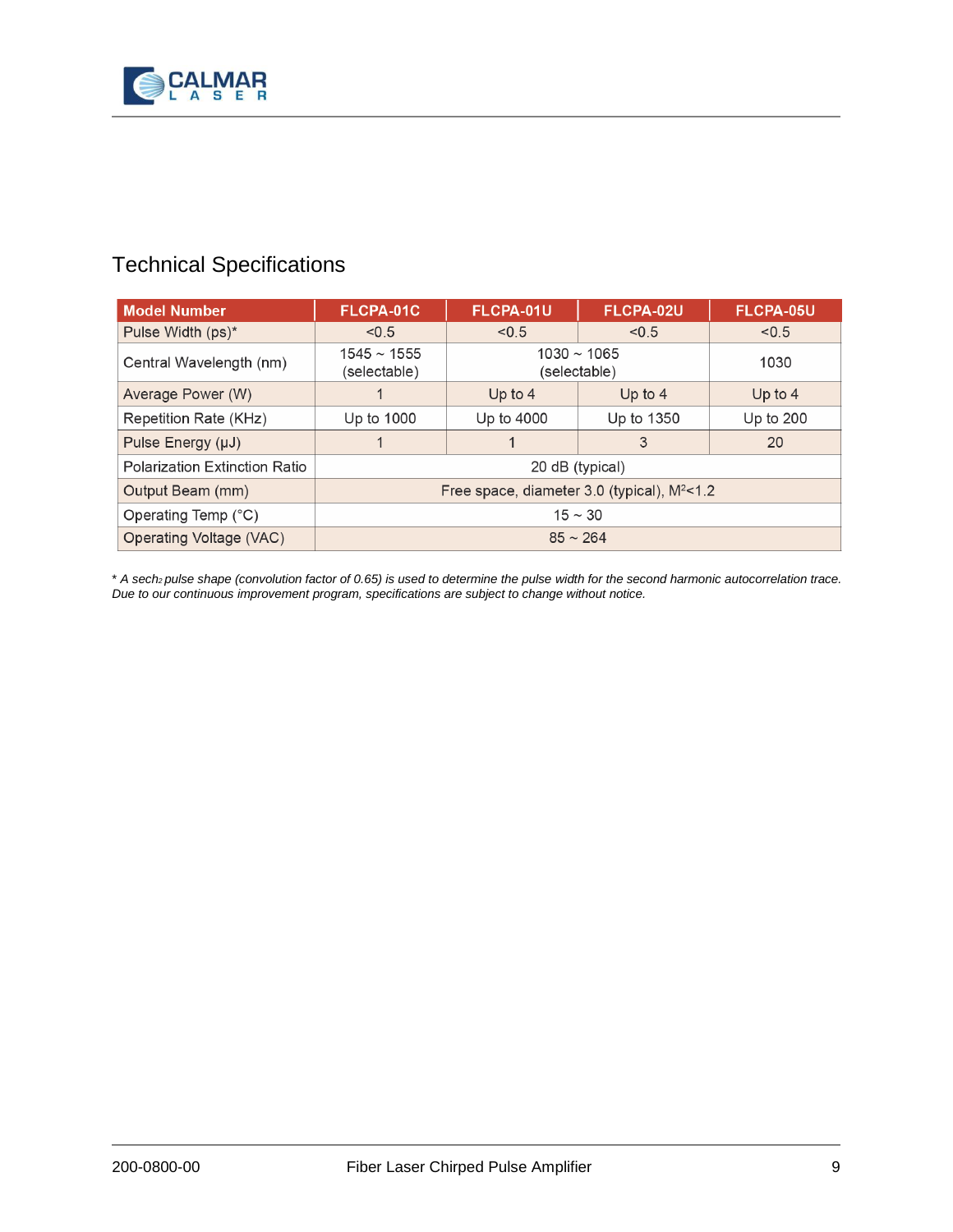

# Applications

As laser pulse width reduces below a few picoseconds, energy deposited by the laser upon a surface cannot propagate a significant distance into the material during the time of the pulse. As such, the surface material turns into plasma that consumes the pulse energy and dissipates, leaving a clear cutting edge. Lack of time for thermal propagation assures the uncut material stays in original form without stress, fractures, melts, or other unwanted thermal processes.

For machining and surgical applications, a pulse width under 1 picosecond effectively works athermally. As such, the fiber laser CPA is an excellent candidate for such applications. Although a 0.5 to 0.7 picosecond pulse is slightly longer pulse than achievable by a solid state laser, the laser-material interaction is still dominated by ablation. Most importantly, the stability, reliability, compactness, lifetime, and total cost of ownership of a fiber laser system is clearly an advantage for commercial use.

For more details, see our white paper "FLCPA Application Notes".

As of today's laser specification, the application of Calmar's FLCPA may be categorized into three parts, which are bio-medical, precision material processing, and Terahertz/nonlinear optics study.

### Bio-medical applications

Because subpicosecond pulses interact with material athermally, FLCPA is a best choice for precision cutting of benign material such as human tissue. Femtosecond lasers have long been used for optical tissue diagnostics and therapeutic surgery. Today they are also used for cutting cornea in the LASIX surgery process. On the other hand, high energy femtosecond pulses are used to manufacture nano-scale structures for bio-medical instrumentations. Such structures have been used as microfluidic channels for molecule separation.

### Precision material processing

High energy subpicosecond pulses interacts with material athermally and this fact gives a great advantage when micro-precision material processing is concerned. It is possible that femtosecond pulses can cut a smaller hole size than the wavelength, through intensity higher than ablation threshold and typical infrared femtosecond lasers can write fine structure with size under several tens of nanometers. Compared to the well-known lithography method, femtosecond pulses are cost-effective in MEMs structuring. Femtosecond lasers provide a convenient, economical, and flexible way to fabricate three-dimensional biomedical patterns by varying the beam-scanning speed during ablation whereas clean room lithography requires a highly controlled environment and has limited capability for 3-D structuring.

### Terahertz/Nonlinear optics application

Terahertz radiation is a preferred choice when non-destructive structural diagnosis is concerned. It can reveal the detailed contents of blocked scene through spectroscopic analysis, which is a very useful tool for security purposes. High energy femtosecond lasers are actually preferred choice for generating Terahertz sources and fiber laser provide reliable fundamental optical source. On the other hand, multiphoton imaging is an emerging field of application where high